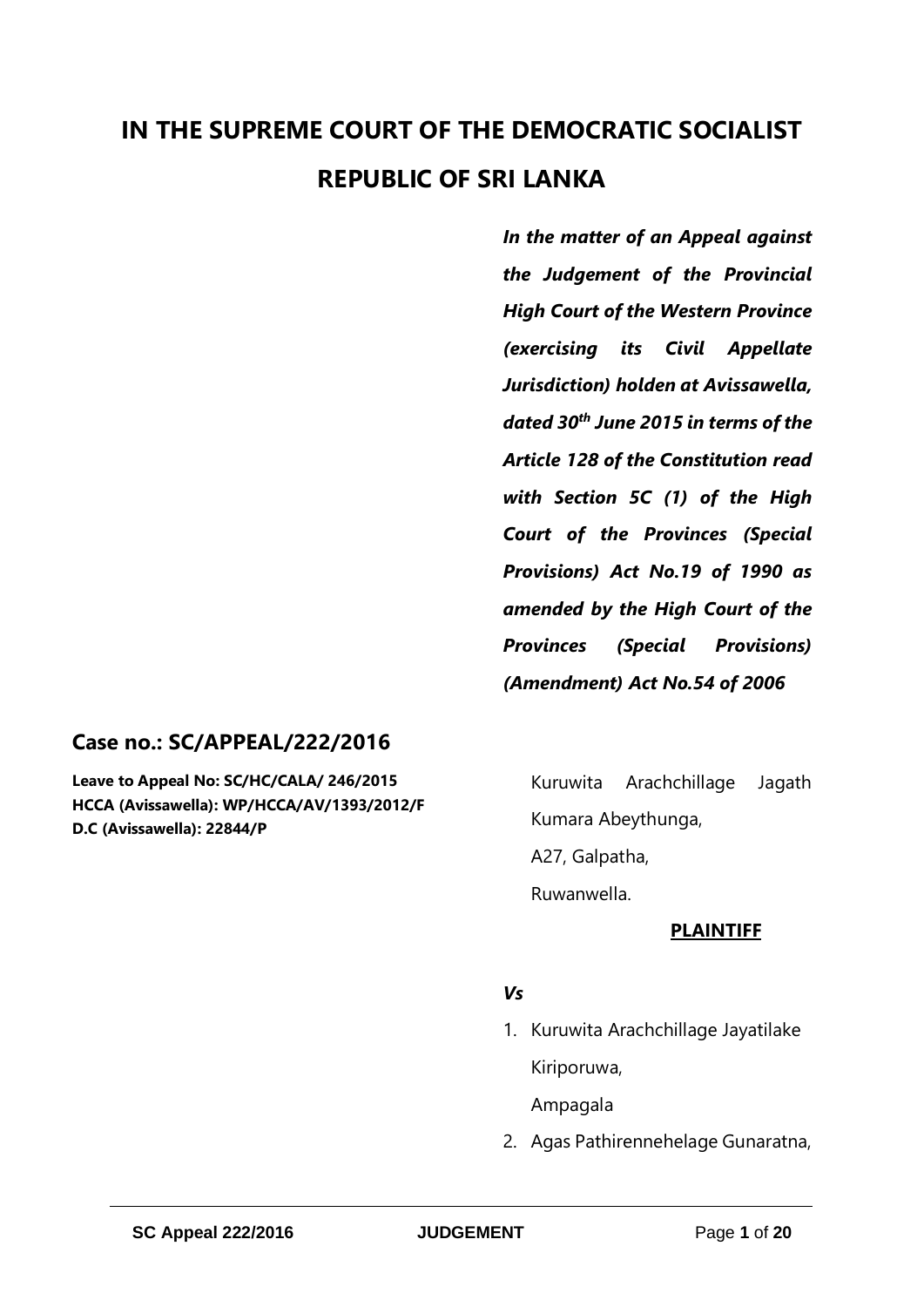Galpatha,

Ruwanwella.

# **DEFENDANTS**

#### AND BETWEEN

1. Kuruwita Arachchillage Jayatilake Kiriporuwa,

Ampagala

2. Agas Pathirennehelage Gunaratna, Galpatha,

Ruwanwella.

# **DEFENDANT- APELLANTS**

#### *Vs*

Kuruwita Arachchillage Jagath Kumara Abeythunga,

A27, Galpatha,

Ruwanwella.

# **PLAINTIFF- RESPONDENT**

AND NOW BETWEEN

1. Kuruwita Arachchillage Jayatilake Kiriporuwa,

Ampagala

2. Agas Pathirennehelage Gunaratna, Galpatha,

Ruwanwella.

# **DEFENDANT-APELLANTS- APPELLANTS**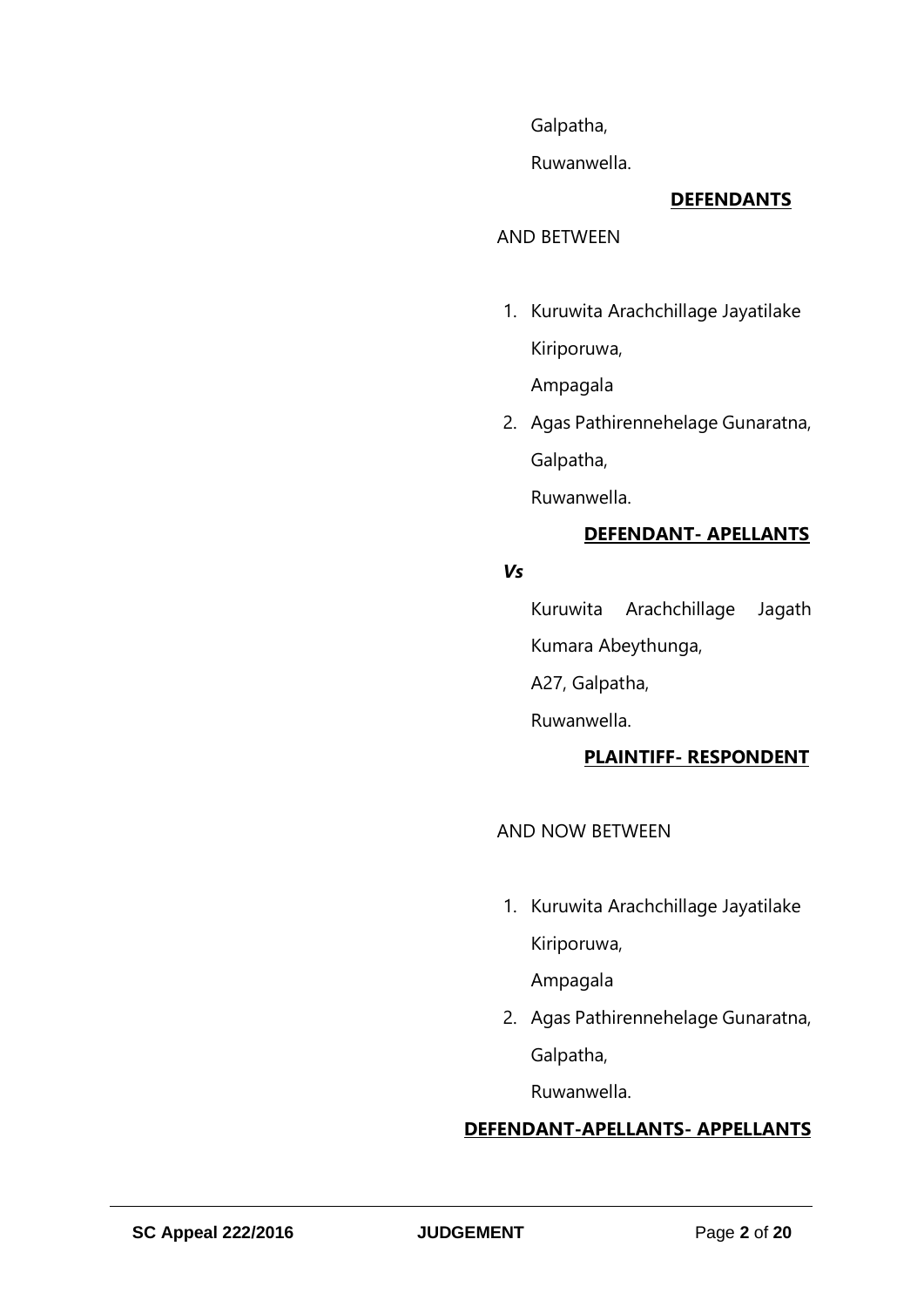*Vs*

Kuruwita Arachchillage Jagath Kumara Abeythunga, A27, Galpatha, Ruwanwella.

# **PLAINTIFF-RESPONDENT- RESPONDENT**

# **BEFORE : L.T.B. DEHIDENYA, J., S. THURAIRAJA, PC, J. and YASANTHA KODAGODA PC, J**

- **COUNSEL :** Thishya Weragoda with Prathap Welikumbura, Meinusha Gamage and Sashya Karunapalage for the Defendants-Appellants– Appellants.
	- S. A. D. S Suraweera or the Plaintiff-Respondent-Respondent
- **ARGUED ON** : 6 th October 2020
- **WRITTEN SUBMISSIONS:** Written Submissions for Defendants-Appellants-Appellants submitted on 17/01/2017 and 25/01/2021

Written Submissions for Plaintiff-Respondent-Respondent submitted on 18/01/2018 and 25/01/2021.

**DECIDED ON** : 29<sup>th</sup> September 2021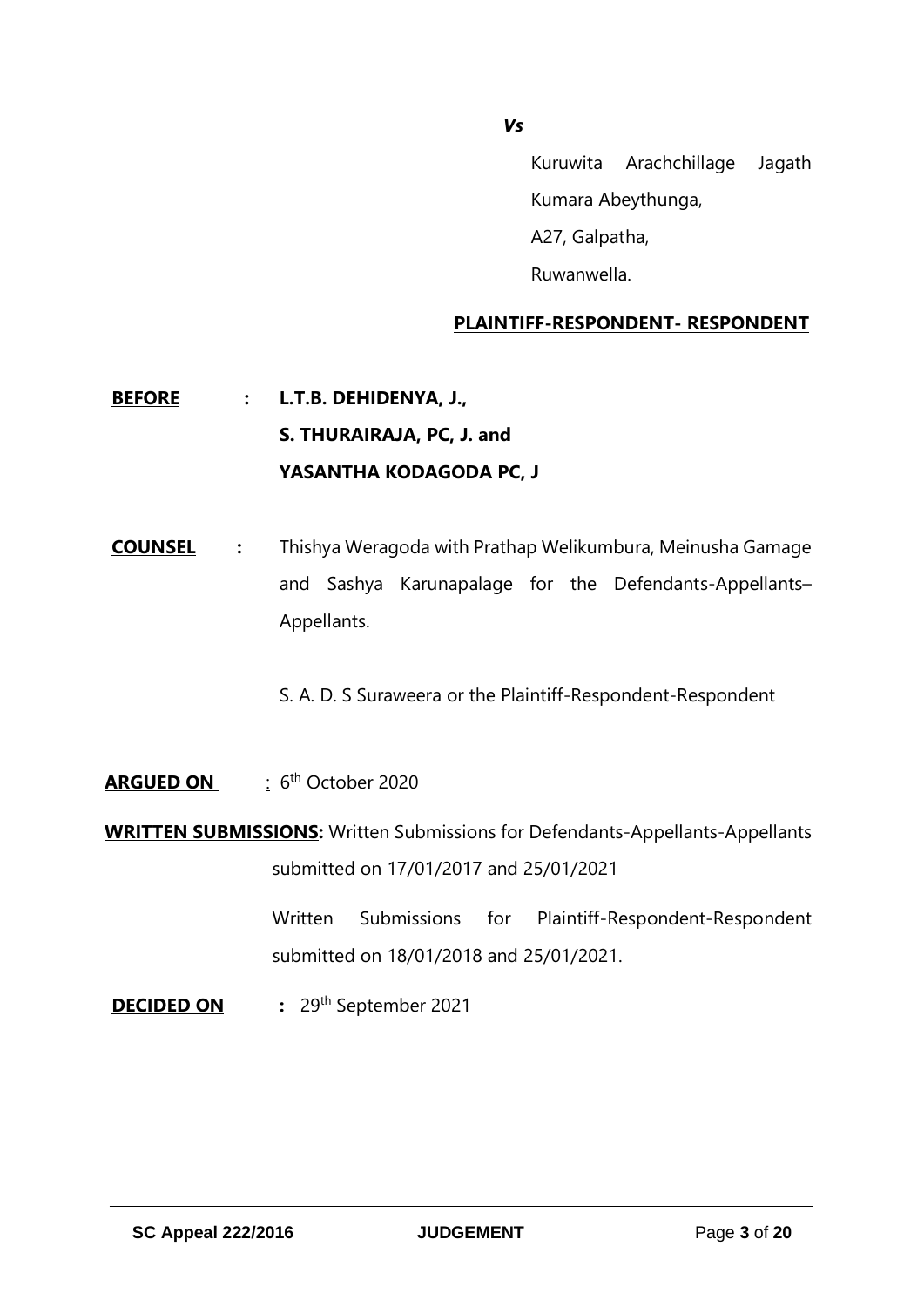# **S. THURAIRAJA, PC, J.**

### **The Facts**

The Plaintiff-Respondent-Respondent namely Kuruwita Arachchillage Jagath Kumara Abeythunga (hereinafter referred to as the "Respondent") instituted Partition action before the District Court of Avissawella by Plaint dated 30<sup>th</sup> August 2006 against the Defendants; Kuruwita Arachillage Jayathilaka (1<sup>st</sup> Defendant-Appellant-Appellant, hereinafter referred to as the "1<sup>st</sup> Appellant") and Agas Pathirennehelage Gunaratna (2<sup>nd</sup> Defendant-Appellant-Appellant, hereinafter referred to as "2<sup>nd</sup> Appellant").

The original owner of the land sought to be partitioned was one Kuruwita Arachchillage Peter Appuhamy who became entitled by virtue of final decree in Partition Action bearing No.7160 in the District Court of Avissawella and thereafter transferred his rights to one Kuruwita Arachchillage Hemaratne by Deed of Transfer No.36180 dated 11<sup>th</sup> November 1968.

The said Hemaratne died intestate leaving behind 1/2 share to his wife Danasuriya Arachchige Baby Nona and the remainder 1/2 share to his six siblings namely Kuruwita Arachillage Kusumawathie, Jayathilaka (1<sup>st</sup> Appellant), Kamalawathie, Gnanalatha (referred to as Gunathilaka in the District Court Judgement), Thilakalatha and Abeytunga. The said Baby Nona transferred her rights to the Respondent by the Deed of Transfer No.1628 dated 1<sup>st</sup> June 2004. The aforesaid Kusumawathie, Kamalawathie, Gnanalatha and Thilakalatha transferred their rights to Jayathilaka (1<sup>st</sup> Appellant) by Deed of Transfer No. 9925 and thereafter the 1<sup>st</sup> Appellant transferred his rights to Agas Pathirennehelage Gunaratna (2<sup>nd</sup> Appellant).

The Appellants by their joint Statement of Claims dated 29<sup>th</sup> January 2009, prayed for dismissal of the action on the grounds that the said Hemaratne was a person Subject to Kandyan Law and that Baby Nona, wife of said deceased Hemaratne, was not entitled to any share of the land sought to be Partitioned, as the devolution of title from him has to be determined in accordance with Kandyan Law where the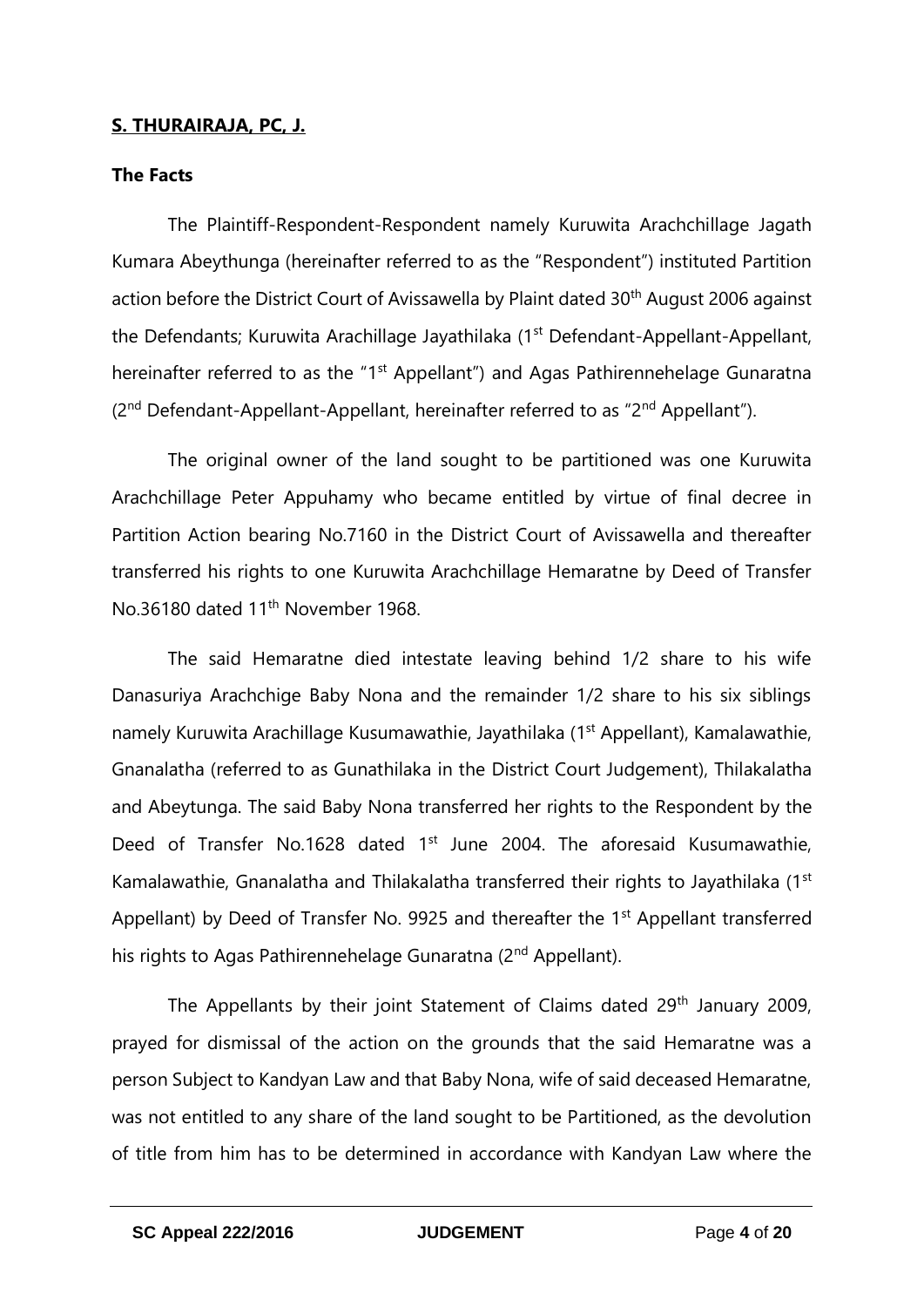widow is only entitled to Life Interest in the land and that even the said rights were extinguished upon her remarrying in 1980.

The Respondent pleaded that the rights of said Baby Nona have been determined in a previous District Court (Avissawella) Case bearing No. 20316/P and therefore the matter operates as *Res Judicata.* It must be clarified that the Case no. 20316/P was a Partition Action instituted by the  $1<sup>st</sup>$  Appellant, regarding a different land, previously owned by the same Hemaratne. In the case 20316/P, the application of personal laws was not discussed or contested, and the land was partitioned considering that Baby Nona (said Hemaratne's widow) was not governed by any Personal Laws, namely Kandyan Law.

The Respondent argued in the plaint that in the case 20316/P as it was an undisputed fact that was accepted by all parties, including the 1<sup>st</sup> Appellant, that Baby Nona was not subject to Kandyan law, her interest in the land is not merely that of Life Interest, thus enabling her to transfer her interest in the land to the Respondent by Deed bearing No. 1628, as was done by her. Thereby he sought the land in the instant case to be Partitioned accordingly.

The Additional District Judge of Avissawella held in favor of the Respondent by Judgement dated 28th August 2012.

Being aggrieved and dissatisfied thereof, the Appellants preferred an appeal to the Provincial High Court of the Western Province (exercising its Civil Appellate Jurisdiction) holden in Avissawella under and in terms of Section 754(1) of the Civil Procedure Code.

The learned High Court Judge, in the judgment dated 30<sup>th</sup> June 2015, considers two questions of law. Firstly, the question of whether the said Hemaratne was a Kandyan and secondly, whether the case bearing 20316/P operates as *Res Judicata* as against the parties in this case.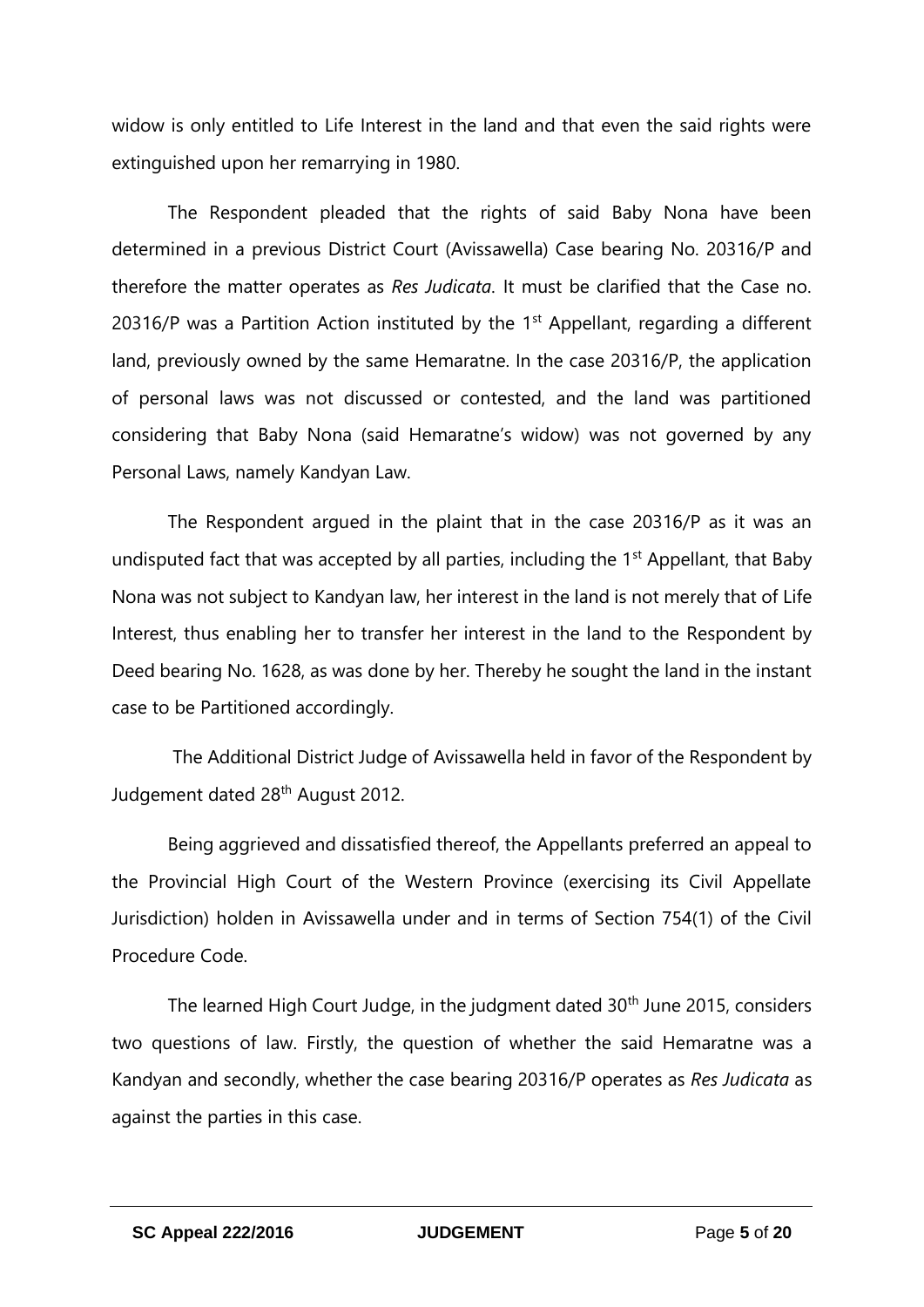In answering the first question of law, the learned High Court Judge affirms that the Appellants have failed to adduce sufficient evidence to prove that Hemaratne was a Kandyan and that Kandyan law must apply to the inheritance of his estate.

In answering the second question of law, the Learned Judge noted that the 1<sup>st</sup> Appellant of the present case was the  $1<sup>st</sup>$  Plaintiff in the Partition action bearing No. 20316/P and that the case was concluded without contest. It is manifest from the Judgment of the 20316/P case that Baby Nona was allotted her share of the land without any questions being raised as to the law applicable to the estate of Hemaratne.

The Learned Judge notes that as the  $1<sup>st</sup>$  Appellant was the  $1<sup>st</sup>$  Plaintiff of the earlier case, he is bound by the judgment of the said case and is therefore estopped from claiming that devolution of the title must be determined in accordance with Kandyan Law. In view of this fact, it was held in the High Court Judgement that the Additional District Judge was correct in concluding that the judgement in the earlier partition decree (case bearing No.20316/P), operates as *Res Judicata* in regard to the devolution of title from Hemaratne in the present case.

Being aggrieved thereof, the Appellants preferred a Leave to Appeal application to this court and Leave was granted on the following grounds:

- a. Has the learned High Court Judge erred in law in applying the principles *Res Judicata* in the instant matter?
- b. Has the learned High Court Judge erred in law in failing to appreciate that the land sought to be partitioned in Case No. 20316/P and the land sought to be partitioned in the instant matter bearing No. 22844/P were not the same land?
- c. Has the learned High Court Judge erred in law in failing to appreciate and apply the Judgment in **Jayasinghe v. Kiribindu** (1997) 2 Sri L.R. 1 and **Gunaratne v. Punchibanda** (1927) 29 NLR 249 in determining whether a person is subject to Kandyan Law or not is a pure question of law?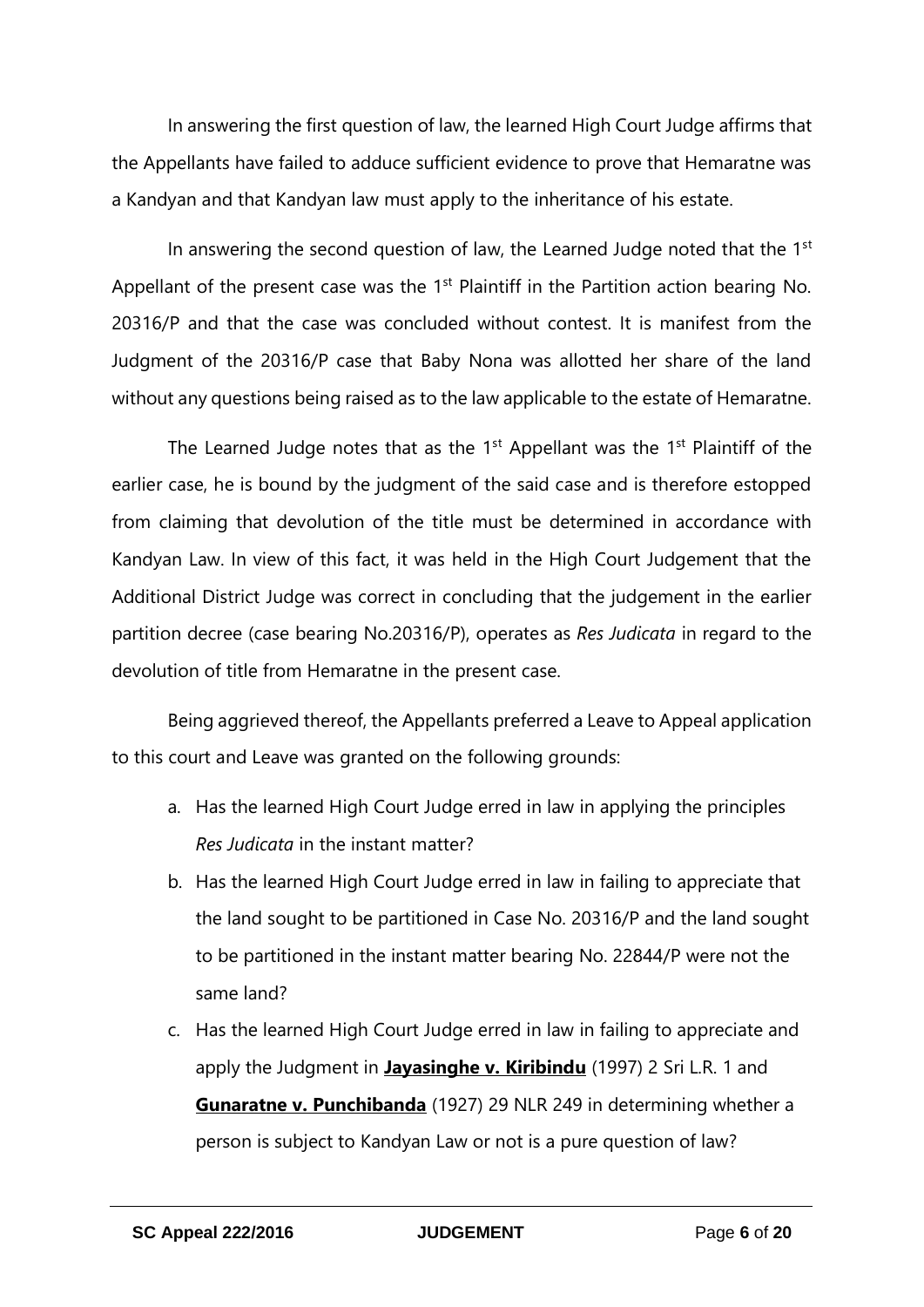d. Has the learned High Court Judge erred in law in failing to conclude that the plea of *res judicate* is not applicable in the instant matter since the subject matter of the present action has not been concluded in a previous action within the provisions of Section 34, 207 or 406 of the Civil Procedure Code?

#### **Application of Kandyan Law instead and the application of** *Res Judicata*

Examining the facts of the instant case, I believe it is prudent to first acknowledge the central underlying question put forward to this Court by the parties. It is clear that the Respondent, who has received his interest in the land by widow of said Hemaratne by Deed of Transfer No. 1628, wishes to Partition this land. It is also an established fact that the Appellants in the present case maintain that the said Hemaratne was a Kandyan and thus, the devolution of title from him must be determined in accordance with Kandyan Law where the widow shall only get an estate for life.

**Section 11** of the **Kandyan Law Declaration and Amendment Ordinance No.39 of 1938** (hereinafter referred to as the "Ordinance") clearly states that:

*(1) When a man shall die intestate after the commencement of this Ordinance leaving a spouse him surviving, then -*

*(a) the surviving spouse shall be entitled to an estate for life in the acquired property of the deceased intestate…*

*(b) if the surviving spouse shall contract a diga marriage, she shall cease to be entitled to maintenance out of the paraveni property of the deceased but shall not by reason of such re-marriage forfeit her aforesaid life estate in the acquired property;*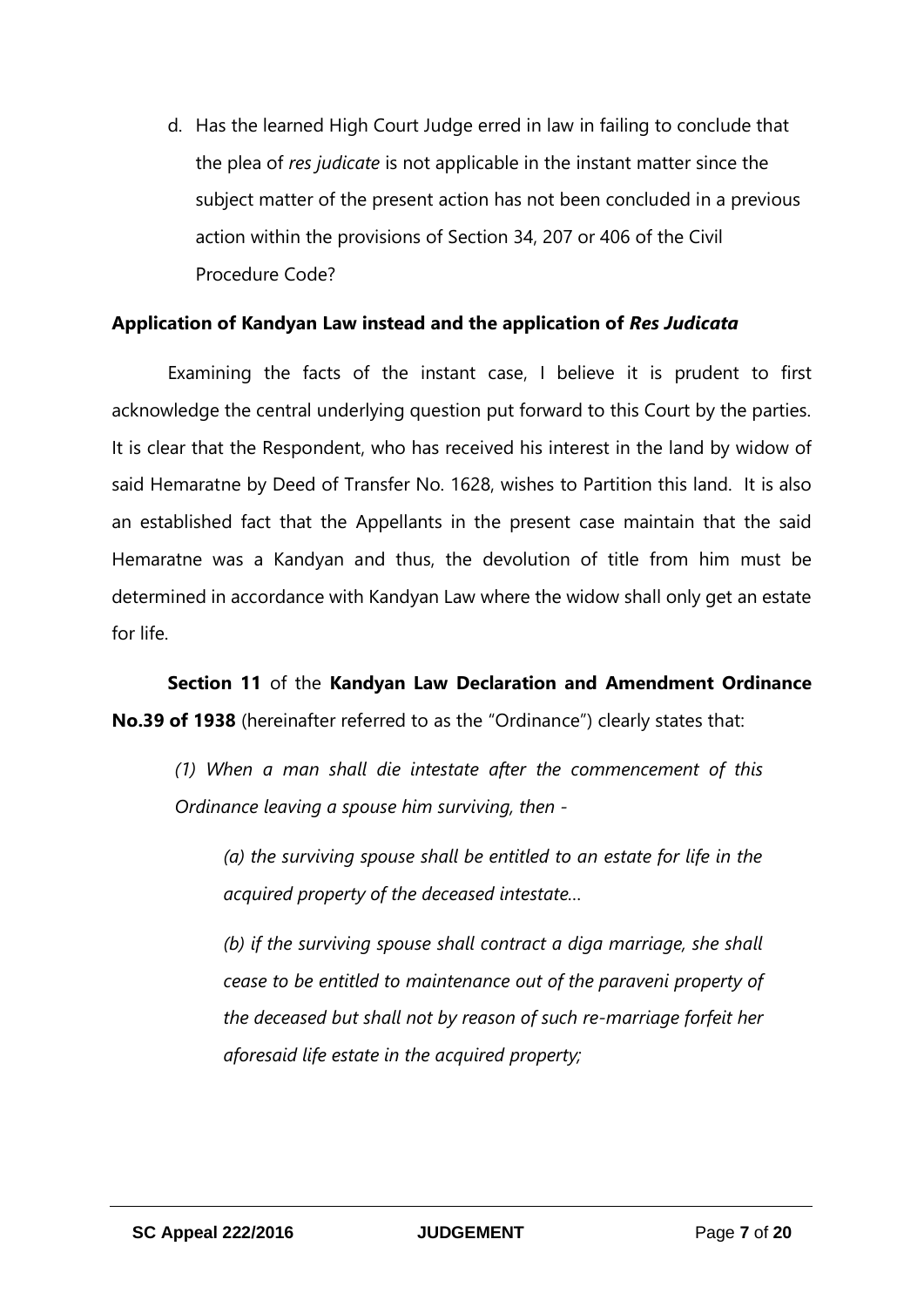This provision was applied in the case of **Tikiri Banda V. Dingiri Banda (1970) 76 NLR 203**, and this principle was followed well before the enactment of the Ordinance in the case of **Dingiri V. Undiya (1918) 20 NLR 186**.

It must be noted that there is no mention of a child of said Hemaratne in the documents before this court. In terms of succession by siblings, which is of significance to this case, **Section 17** of the Ordinance must be referred to, which states as follows:

*17. In the devolution of the estate of any person who shall die intestate after the commencement of this Ordinance,*

*(a) whenever the estate or any part thereof shall devolve upon heirs other than a child or the descendant of a child, and such heirs are in relation to one another brothers or sisters, or brothers and sisters, or the descendants of any deceased brother or sister, such heirs shall inherit inter se the like shares and in like manner as they would have done had they been the children or descendants of the deceased intestate*

Thus, it is clearly advantageous for the Appellants to adopt the stance Kandyan Law applies due to the above principles. As through the application of the above principles to the instant case, Baby Nona would not have the power to transfer her interest to the Respondent and instead of the Appellants and Respondent having a respective interest of ½ share of the land each, the Respondent would have no interest in the land at all.

Upon perusal of evidence, we find that in the Examination of witnesses conducted in the District Court of Avissawella on the 30<sup>th</sup> of September 2010, in the present Partition action bearing no.22844/P, the 1<sup>st</sup> Appellant himself admits the fact that he wishes different stances to be adopted in the two Partition cases:

ප්ර*:* තමන්ට තිබෙන බේ ප්රශ්නය බේ <sup>20316</sup>දී බ ්මරත්නබේ අයිතිවාසිකේ බිරිඳට ගියා කියන එක ගරු අධිකරණය පිළිගත්තා?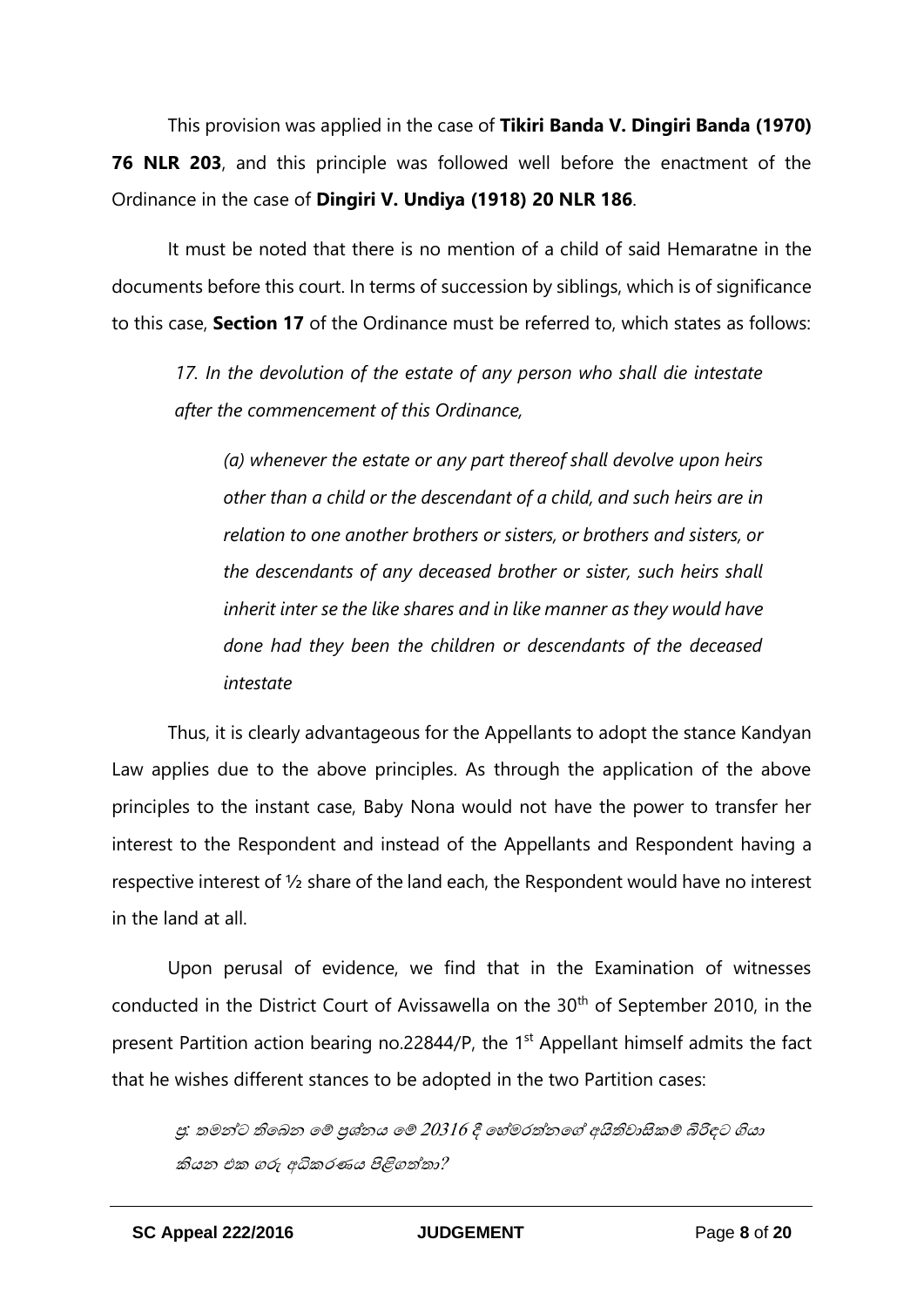*(Q: Is your problem that in the case 20316, the Court accepted that the said Hemaratne's Rights transfer to his wife?)*

උ: ඔව්.

*(A: Yes.)*

පු: තමන් මේ 22844 කියන මේ නඩුවේ හේමරත්නගේ අයිතිවාසිකම් බිරිඳට යනවා කියන එක කියන්න කැමති නැහැ?

*(Q: Do you not want to say in this 22844 case that Hemaratne's Rights transfer to his wife?)* 

 $C: 20787.$ 

(*A: No.)* 

The 1<sup>st</sup> Appellant further admits that he did not raise the issue regarding the law applicable to Baby Nona in the District Court case 20316P due to the fact that he was suffering from poor health conditions and wished for the proceedings to be concluded quickly and for that land to be partitioned without any contest. However, in the instant case the  $1<sup>st</sup>$  Appellant himself persists in requesting the court to apply Kandyan Law, to the same Baby Nona whose status was not disputed in a case with similar circumstances to the present case. Based on this observation it is clear that the Appellants wish for the court to apply different laws to the same person in two separate but similar cases, with no other basis but their own preference and benefit.

Further, the Appellants point out that *Res Judicata* cannot be used due to the difference in subject matter, namely the lands of the two separate cases. However, it must be noted that while the instant case and the case bearing no.20316P are similar in the parties and the lineage of the lands, the Judgements by the District Court and the High Court Judge state that the Courts have used the case 20316P only to the extent of the law applicable to Baby Nona, and the High Court Judge even notes that the previous case was about a separate land with parties including but not limited to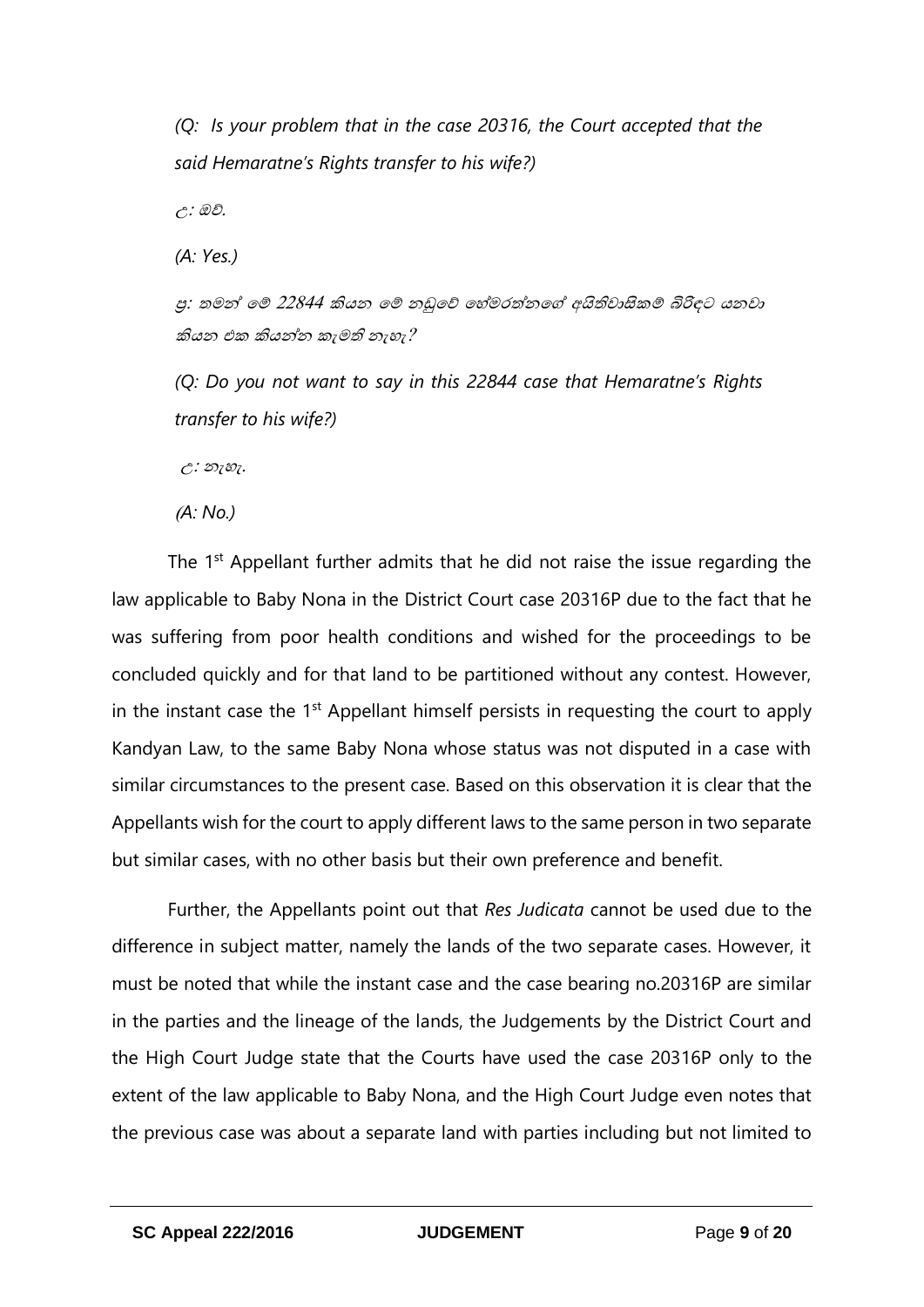some of the parties of the present case (namely, the 1<sup>st</sup> Appellant and Respondent). To this extent it is clear that both the High Court and the District court was concerned with the consistency of the application of law. This is given that if, in this case Kandyan Law was to be applied, it would lead to a disparity between the judgement of the instant case and the judgement in the case bearing no.20316P as different laws would apply to the same person.

In terms of the substance of the present dispute, it is clear that the parties' disagreement in the use of the principle of *Res Judicata* pertains to the application or disapplication of Kandyan Law to the rights of Baby Nona over this property. Thus, I am of the view that answering the questions of law before this court pertaining to *Res Judicata* is not in itself relevant or necessary for the resolution of this dispute, as the most pressing concern is the potential applicability of Kandyan Law. Thus, prior to examining the facts, both similar and contrasting, between the instant Partition case and that bearing no. 20316P, it must be understood that application of the principle of *Res Judicata* is of little consequence as the Appellants have failed to prove the applicability of Kandyan Law to Baby Nona, the deceased Hemaratne, or any parties to the present dispute.

# **Applicability of Kandyan Law not proved by the Appellants**

It is an established view that where a person contends that a special Personal Law applies in the place of the General Law, the burden of proof is upon the party making such a claim. In the case of **Kandiah. vs. Saraswathy** 54 NLR 137, where the applicability of Thesavalamai Law to a particular party was discussed, Dias S. P. J stated as follows:

*"No authority has been cited to show that there is any presumption of law by which a Court can say without proof that the Thesavalamai applies to a particular Tamil who happens to reside in the Jaffna Peninsula. In the absence of such a presumption I am of opinion that the burden of proof is*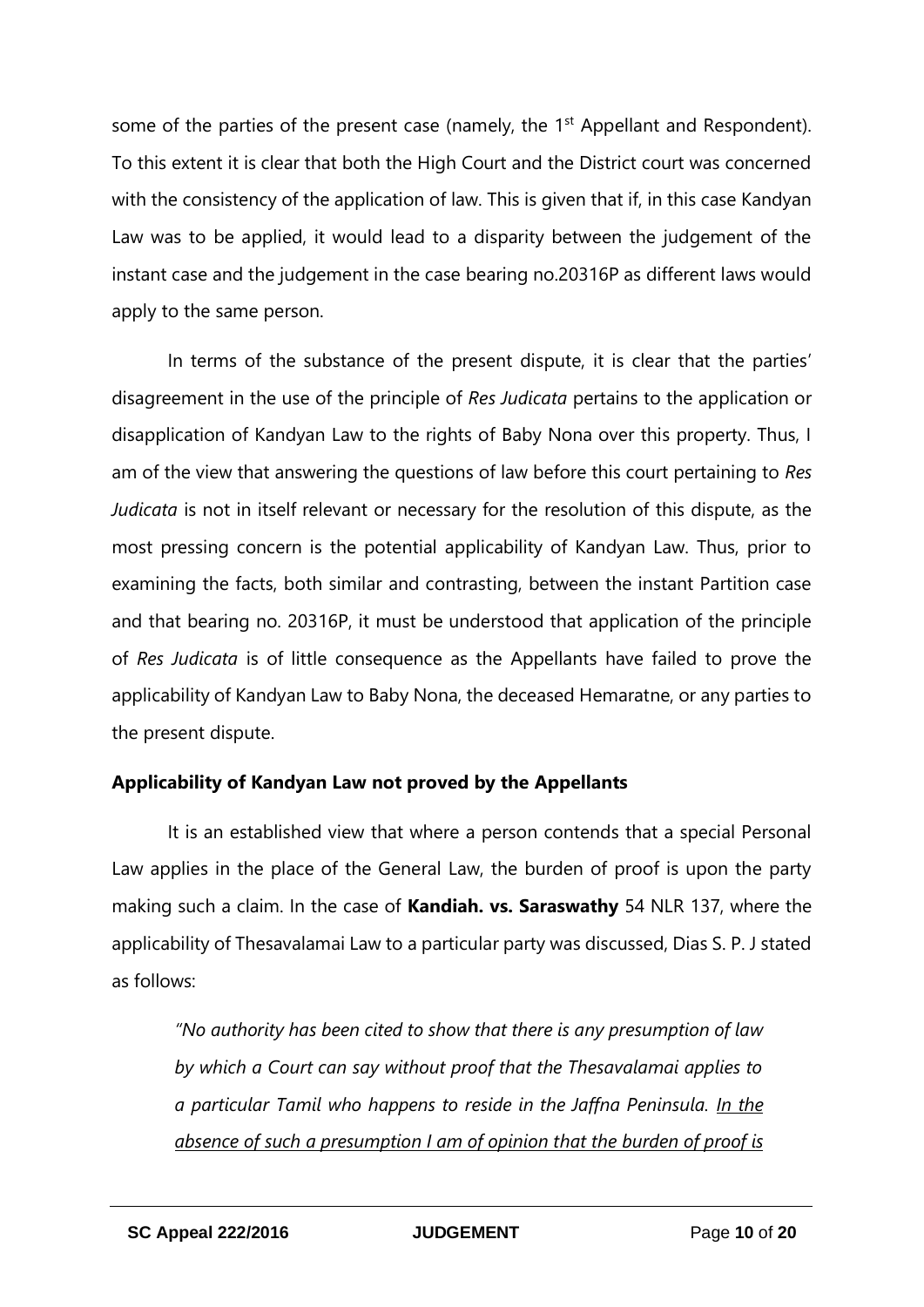# *on the party who contends that a special law has displaced the general law in a given case to prove the applicability of such special law.'*

# *(Emphasis added)*

I am inclined to follow the precedent set and long followed in terms of the applicability of the special Personal laws, particularly Kandyan Law, whereby the party claiming that the special law applies must discharge the burden of proof upon them to rebut the presumption that General Law is applicable.

In order to determine whether the Appellants have discharged the burden upon them to prove that the said Hemaratne is indeed a Kandyan, I find it pertinent to firstly pay attention to the statements of the 1<sup>st</sup> Appellant himself. Upon perusal of evidence, we find that in the Examination of witnesses conducted in the District Court of Avissawella on the 30<sup>th</sup> of September 2010, in the initial Partition action bearing no. 22844/P for the present case, the  $1<sup>st</sup>$  Appellant has given the following answers to the questions asked during cross-examination which I have reproduced below for reference:

ප්ර*:* තමන් උඩරට විවා යක්ද කරබගනද තිබෙන්බන්*?*

*(Q: Do you have a Kandyan marriage?)*

<sup>උ</sup>*:* සාමානයබයන් විවා යක් ැටියට බේක තිබෙන්බන්

*(A: This exists as a normal marriage)*

#### Further:

පු: තමන්ගේ අබේතුංග මල්ලී විවාහ වුණෙත් සාමානා විවාහ ආඥා පනත යටතේ **1**12 පරිච්බේදය යටබත් බන්ද?

(*Q: Didn't your brother Abeythunga also get married under the General Marriage Registration Ordinance under Chapter 112?)* 

උ: ඔව්.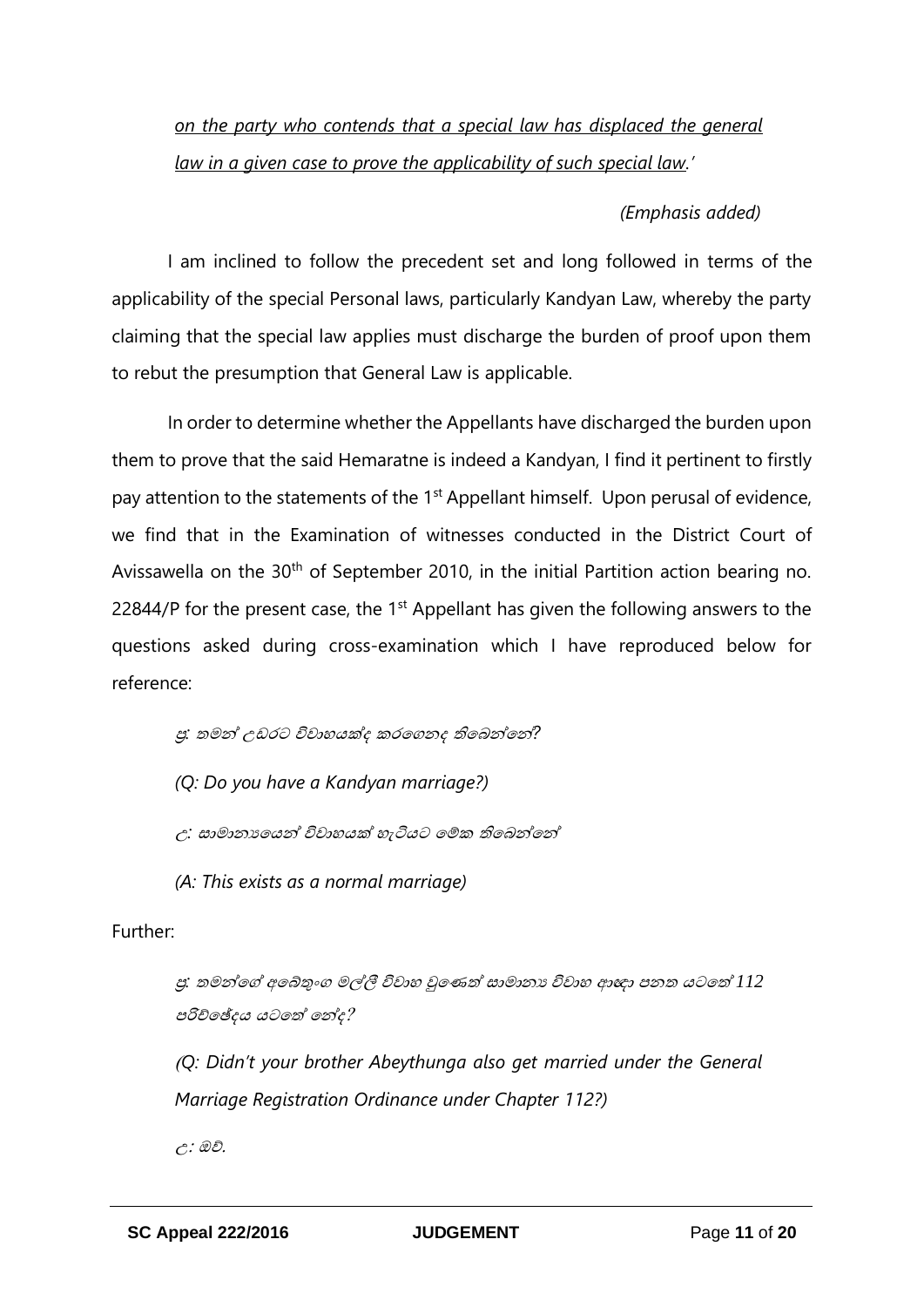*(A: Yes.)*

ප්ර: තමන් කිව්වාබන් නඩුබව් පලබවනි නඩුබවන් පසුව උපබදස්ලැබුණා කියලා උඩරට කියලා?

(*Q: You said that after the first hearing of the case you were adviced that you were Kandyan right?)*

උ: උඩරට කියලා බනබවයි උඩරට නීතිය ෙලපානවා කියලා

*(A: not saying Kandyan, but that Kandyan Law applies)*

පු: මොකක්හරි ලේඛනයක් ඉදිරිපත් කරනවාද තමන්ගේ පියාට, මවට, සහෝදරියන්ට බ ෝ උඩරට නීතිය ෙලපාන බල්ලඛනයක්?

(*Q: Are you presenting any document that shows that Kandyan Law applies to you father, mother, or sisters?)*

<sup>උ</sup>: මම එබ ම ඉදිරිපත් කරන්බන් නැ ැ

*(A: I am not presenting such a document)*

In examining the above excerpts of the witness statements, it is evident that the Appellants do not have substantial evidence proving that the law applicable to the deceased Hemaratne, Baby Nona or even any of the siblings of Hemaratne including himself is Kandyan Law.

He also states that he is only aware of his lineage to the extent of his Father's Father, who he insists was born of persons who were Kandyan from before 1815. However, the Appellants have not provided this court, The High Court, or the court of first instance with any substantial evidence to prove that they are subject to Kandyan law or that any of the relevant persons have even married under Kandyan Law. He is aware that his own marriage and more importantly, the marriage of the deceased Hemaratne was under the General Marriages Ordinance

It must also be noted that the Judgement by the District Court Judge and the High Court Judge clearly state that the only reason for the use of the case 20316P is in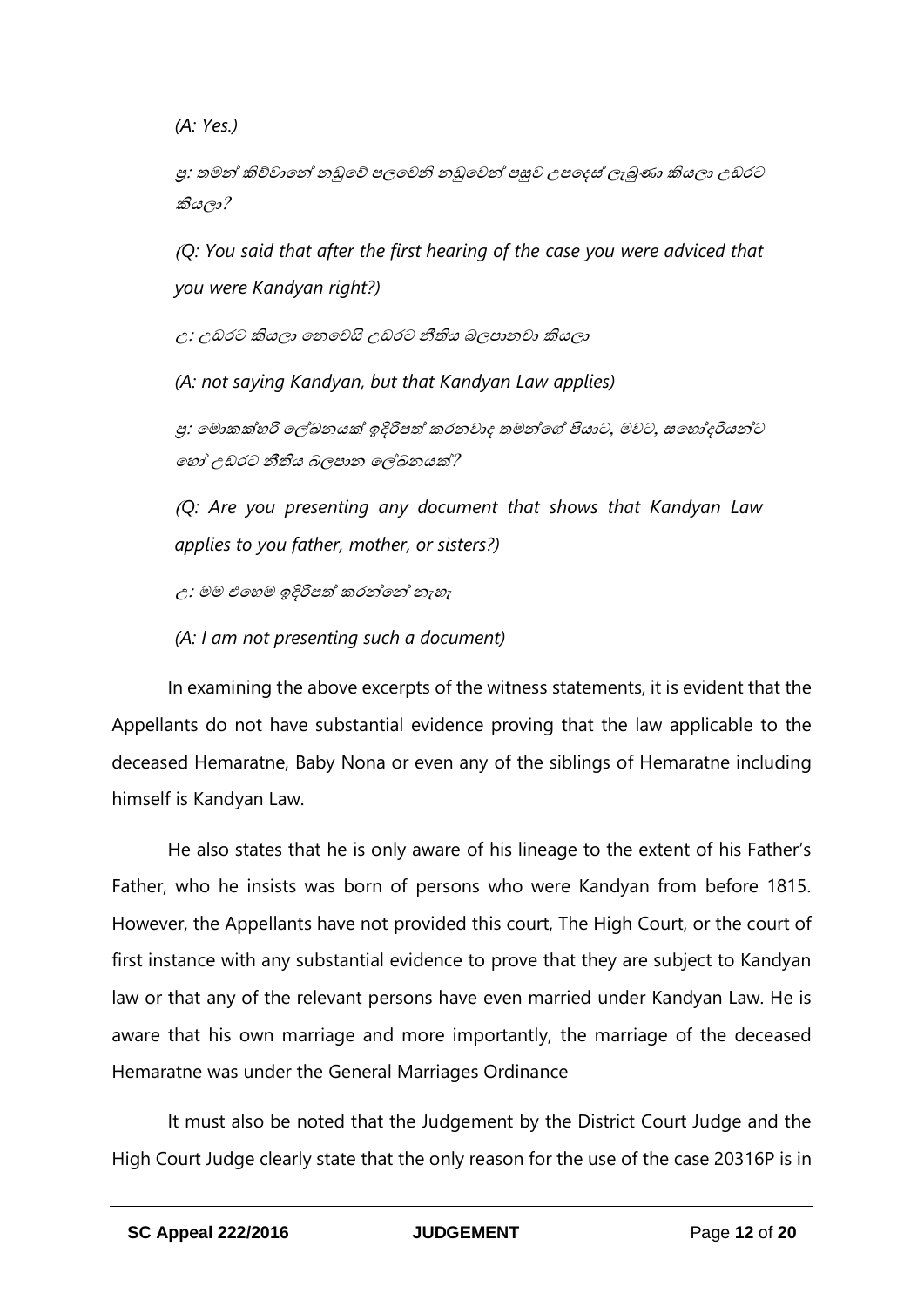that the same law must apply to the person, as the Appellants have failed to discharge the burden of proof upon them.

Therefore, the applicability of *Res Judicata* is a moot point of discussion as the objection of the Appellants to the Partitioning of the land as per the plaint of the Respondent, does not stand when considered upon the merits of this case, the witness statements of the parties and the submissions before this court, as even if the case bearing 20316P is not applied *Res Judicata*, Baby Nona would be Governed by general law, allowing for the Respondent to have a valid legal claim over ½ of this property through Deed of Transfer No.1628 as the Appellants have failed to prove the applicability of Kandyan law.

#### **Application of** *Res Judicata*

The Principle of *Res Judicata* is founded upon the key maxims of *Nemo debet lis vaxari pro eadem causa* (no person should be vexed twice for the same cause), *Interest republicae ut sit finis litium* (it is in the interest of the state that there should be an end of litigation) and *Res Judicata pro veritate occipitur* (Decision of the court should be adjudged as true). Through the application of the principle of *Res Judicata* a party is barred from re-examining a case which has been adjudicated by a competent court.

In the instant case, the questions of law raised by the parties pertain to *Res Judicata* and the application or disapplication of this principle thereof. Thus, I find it pertinent to establish the facts of the instant case which are of relevance to this principle.

As mentioned prior, in the District Court case bearing no. 20316P, the current 1<sup>st</sup> Appellant instituted a partition action for a different land owned by the same Hemaratne. In the mentioned case, both the 1<sup>st</sup> Respondent and said Baby Nona are among the many parties to the action. However, it is pertinent to note that the  $2<sup>nd</sup>$ Appellant is not among the parties to said action. Further, it can be averred upon an examination of the facts that the lands in the case bearing 20316P and the instant case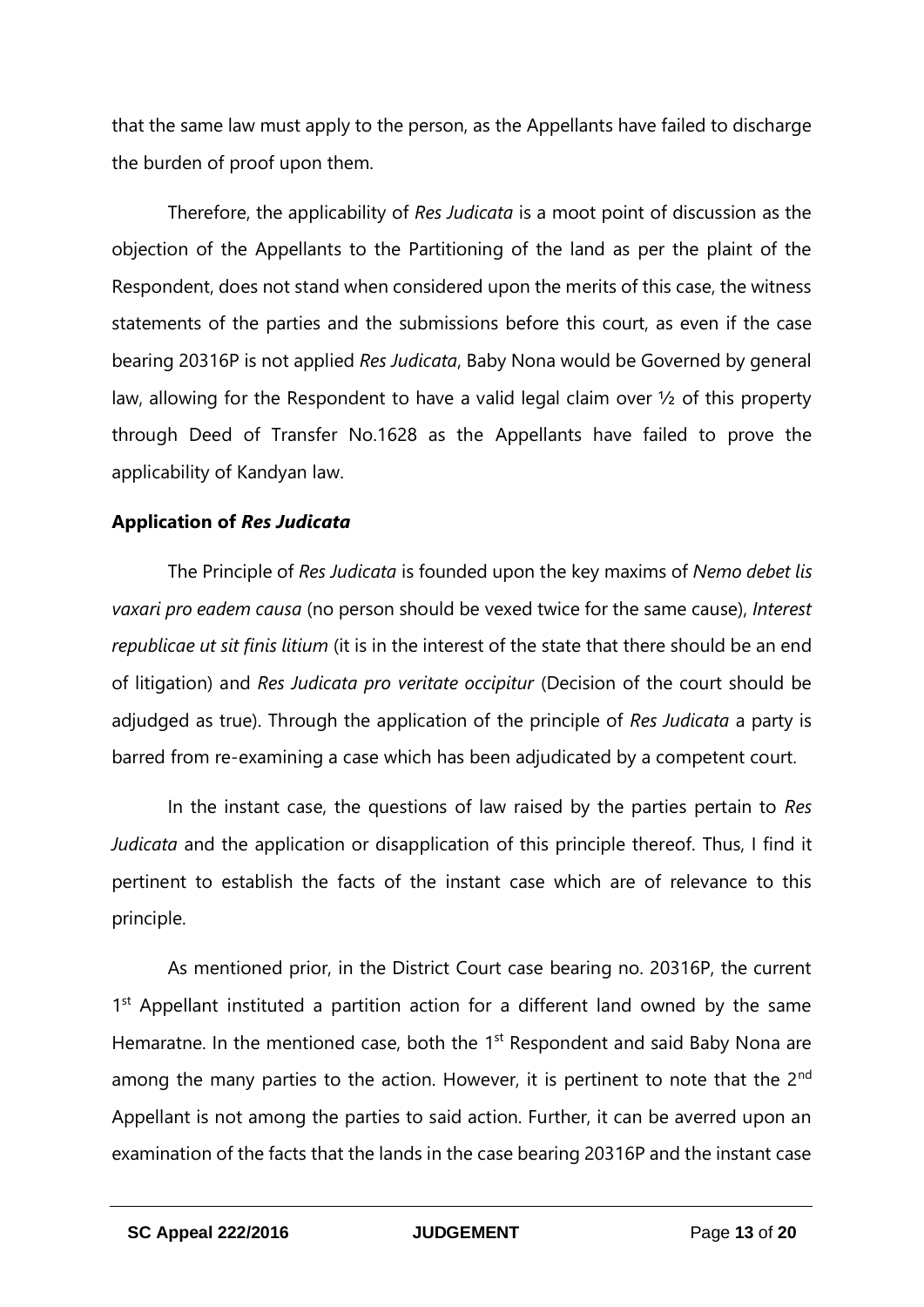are different lands as the names, extent, and the preliminary partition actions which gave the rights to said Hemaratne are all different.

The Partition action bearing 20316P was concluded with no contest and the land was partitioned accordingly, with Baby Nona claiming her portion of the land. As mentioned above, the 1<sup>st</sup> Appellant himself admits that he did not raise any claim of the law applicable to Baby Nona as he was unwell and did not wish to delay proceedings.

However, this Court finds that in the present case, when it is not in the interest of the 1<sup>st</sup> Appellant, he raises a claim of the applicability of Kandyan Law to Baby Nona. If in the unlikely event, this Court, the District Court, or the High Court were to decide that Kandyan Law does apply to Baby Nona, it would be a judgement conflicting with the earlier partition case 20316P. It is not prudent to apply two separate personal laws to the same party in nearly identical circumstances in two separate and similar cases. Baby Nona is either a person subject to Kandyan Law or she is not. This court cannot say she is both at the same time due to the failure of the  $1<sup>st</sup>$  Appellant to raise the question in the initial case bearing number 20316P.

In arriving at the conclusion that the principle of *Res Judicata* applies to the present dispute the District Court and the High Court have taken certain relevant factors into account. The learned District Court Judge in his judgement for the instant case, bearing no.22844P has stated in page 3 that in arriving at a decision, he has taken into consideration the argument by the Respondent that the Judgement in the District Court case bearing 20316P between the same parties regarding a different land is a material fact for the instant case in determining whether the deceased Hemaratne is a Kandyan, the objection by the Appellants refuting that claim, and the judgement of the case *Jayasinghe v Kiribindu and others (1997) 2 SLR 1* relied on by the Defense to support their objection.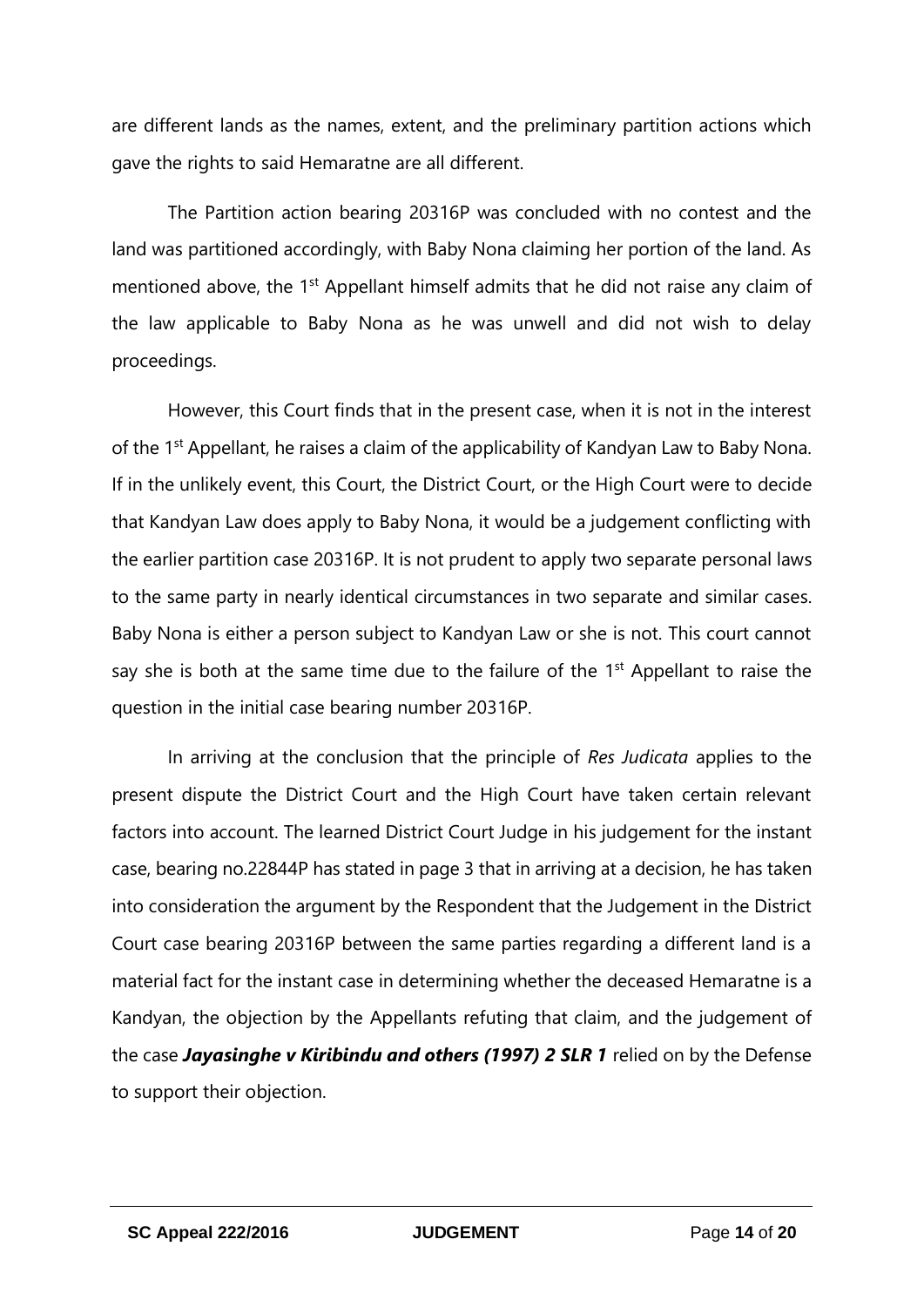Upon examining the evidence, the District Court Judge had come to the conclusion that the Appellants failed to prove that the deceased Hemaratne was a Kandyan.

In terms of the judgement of the case *Jayasinghe v Kiribindu and others (ibid),* the District Court Judge has noted that in this case that while the Supreme Court had decided that the question of whether a daughter married in Diga can claim rights of a Binna married daughter is a pure question of law, and that thus, a previous case before the court between the parties was immaterial, the Supreme Court did not necessarily decide that the question of whether Kandyan Law applies or not is a pure question of law. On the contrary, Justice Dheeraratne has stated that a question arising out of a question of fact or a question which is a combination of a question of fact and a question of law, a previous judgment is a material consideration.

Upon this basis, the District Court Judge has concluded that the question of whether a person is a subject of Kandyan law or not is not a pure question of law owing to the requirement of the proving the circumstantial fact of whether the person in question is a descendant of a resident of the Kandyan regions as of 1815. As such, the evidence presented before the court by the 1<sup>st</sup> Appellant and the Judgement in the previous case bearing no. 20316P was considered a material fact in the instant case pertaining to the inheritance of the estate of the said Hemaratne.

Thereafter, the learned High Court Judge in his judgement has reaffirmed that the 1<sup>st</sup> and 2<sup>nd</sup> Appellants failed to adduce sufficient evidence to prove that Hemaratne was a Kandyan, and Kandyan Law applies to the inheritance of his estate. Further, the judgement sufficiently notes the difference between the lands in question in the instant case and the previous 20316P case, by expressly stating the differences of the names and lot numbers of each land. The High Court Judge has also noted that in the previous case was concluded without contest and the 1<sup>st</sup> Appellant as the only party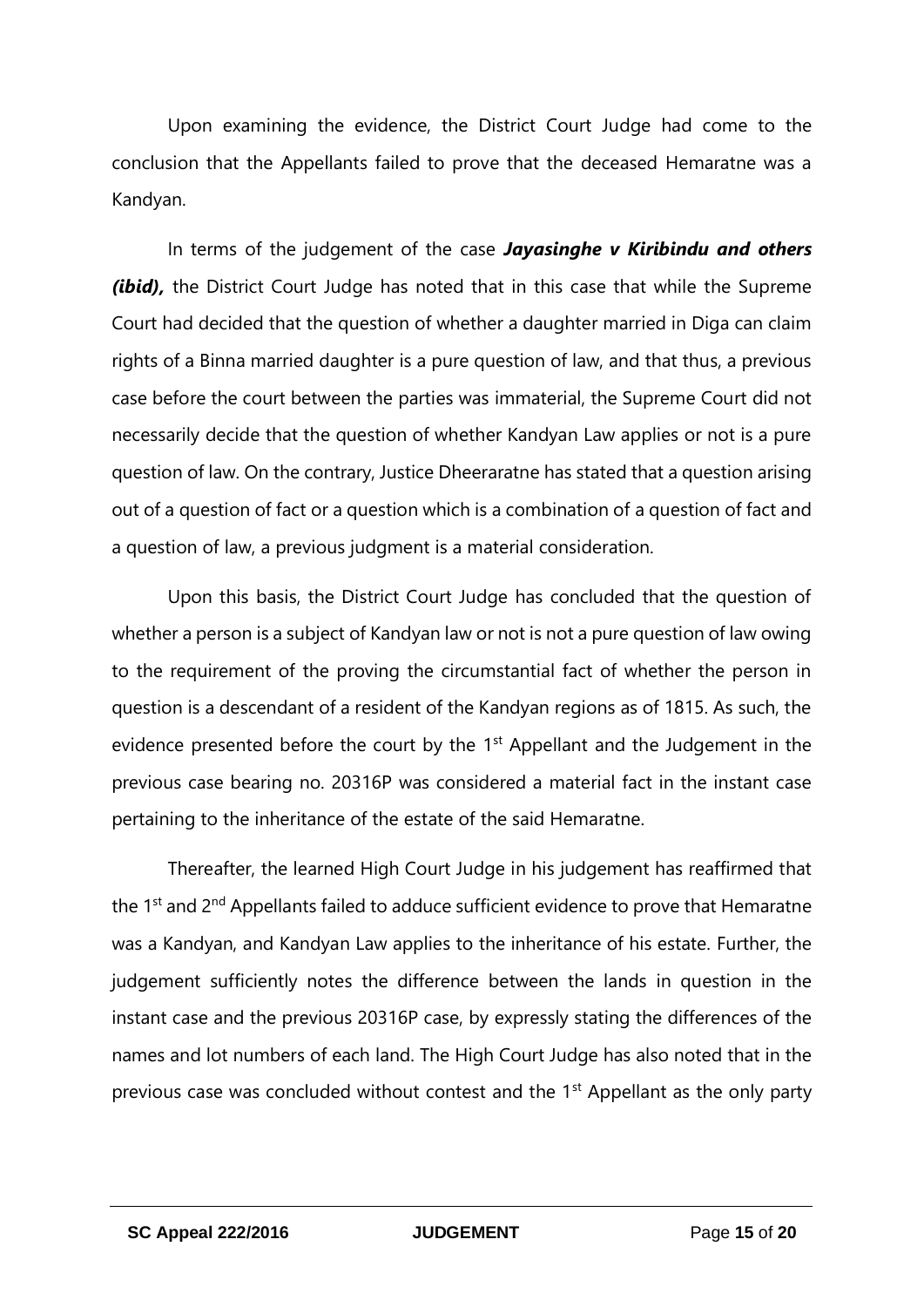giving evidence was not cross examined and 1st Appellant admitted that Baby Nona is entitled to her share of the land from marital inheritance from Hemaratne.

The High Court Judge further notes that as the 1<sup>st</sup> Appellant of the present case was the 1<sup>st</sup> Plaintiff of the previous case, he is bound by the judgement of the said case and therefore he is estopped from claiming that devolution of title from Hemaratne should be determined in accordance with Kandyan Law. In view of the above mentioned circumstances the High Court Judge has concluded that he is in agreement with the Additional District Judge in concluding that the judgement of the earlier partition action operates as *Res Judicata* in regard to the devolution of title from Hemaratne in the present case.

I find it pertinent to note that in both the District Court Judgement and the High Court Judgement of the instant case, the learned Judges have aptly noted the failure of the Appellants to prove the applicability of Kandyan Law to the said Hemaratne, the difference between the lands in the previous case bearing no. 20316P and the instant case bearing no. 22844P, and the observation that the judgement of the previous case is only relevant to the question of determining the law applicable. As mentioned by the learned High Court Judge, I am of the view that the Appellants are estopped from bringing the present claim.

As further enumerated upon by Basnayake C.J in **Herath v. The Attorney General [1958] 60 NLR 193,** at pages 217 and 218, unlike in Roman Law, English Law classifies *Res Judicata* as a branch of estoppel. A distinction between these two principles were drawn by Beaman, J. in the Indian case **Casamally vs Currimbhoy, I.L.R 36 BOM. 214** as follows:

*"Put in the most simple and colloquial way, Res Judicata precludes a man averring the same thing twice over in successive litigations, while estoppel prevents him saying one thing at one time and the opposite at another.*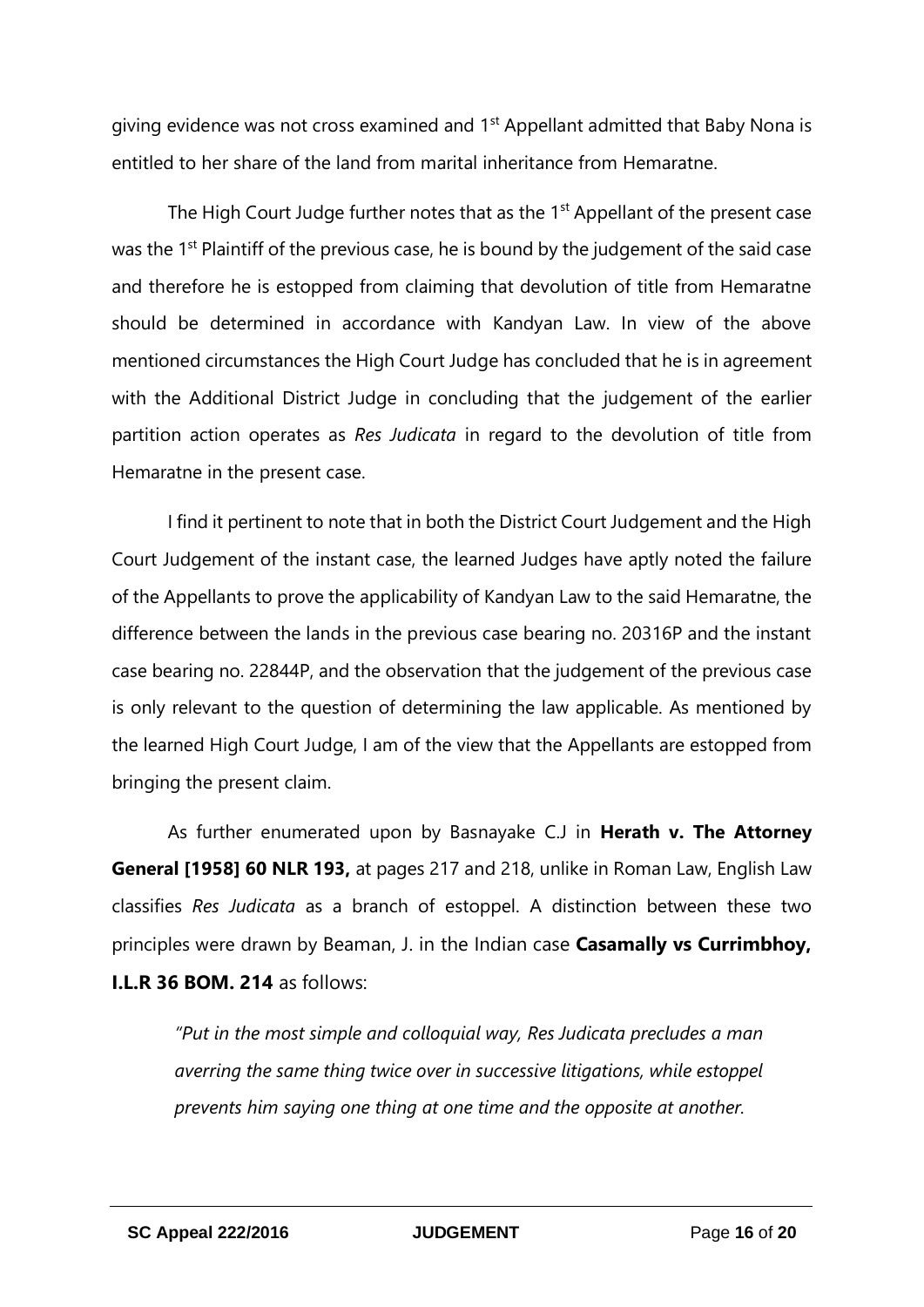The instant case in addition to the principle of *Res Judicata,* the concepts pertaining to estoppel, especially judicial estoppel, are of relevance. Where a competent court which has jurisdiction over the parties and the subject matter of a dispute, has pronounced final decision, any party to such litigation, or in the case of a decision *in rem* any party whomsoever, as against any other party, is estopped from disputing such a decision on the merits in a subsequent litigation on the basis of *Res Judicata estoppel*. The decision by the District Court Judge in the case bearing no. 20316P operates as *Res Judicata* as the decision of the law applicable to Baby Nona pertains to the merits of the case.

In addressing the matter of whether questions not raised in earlier proceedings, can operate as *Res Judicata* in a subsequent proceeding, the opinions expressed by Wingram VC in **Henderson v Henderson (18430) 3 Hare 100** which are of relevance are reproduced below:

*"In trying this question I believe I state the rule of the Court correctly when I say that, where a given matter becomes the subject of litigation in, and of adjudication by, a Court of competent jurisdiction, the Court requires the parties to that litigation to bring forward their whole case, and will not (except under special circumstances} permit the same parties to open the same subject of litigation in respect of matter which might have been brought forward as part of the subject in contest, but which was not brought forward, only because they have, from negligence, inadvertence, or even accident, omitted part of their case. The plea of res judicata applies, except in special cases, not only to points upon which the Court was actually required by the parties to form an opinion and pronounce a judgment, but to every point which properly belonged to the subject of litigation, and which the parties, exercising reasonable diligence, might have brought forward at the time"*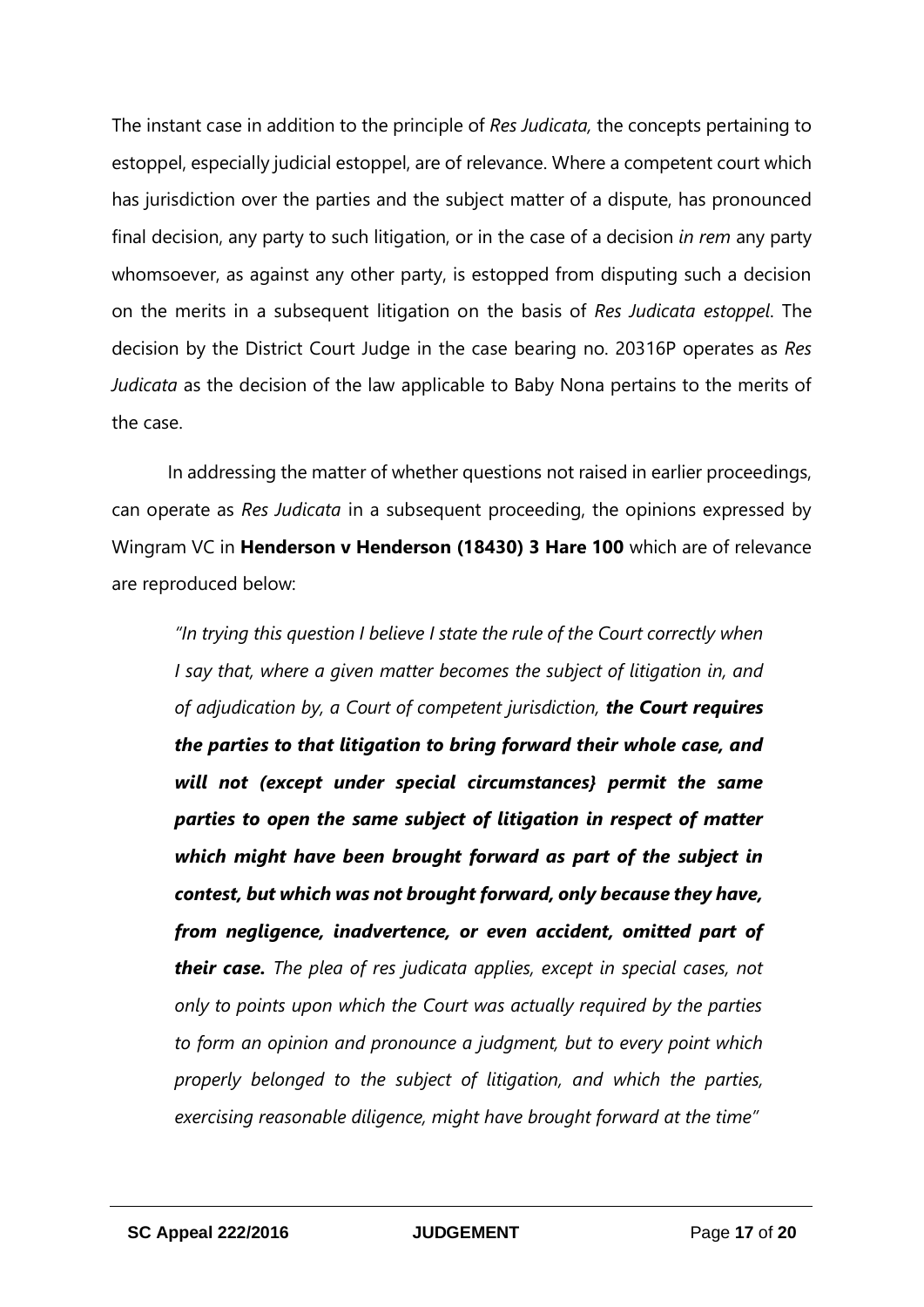### *(Emphasis added)*

Further as per **Spencer Bower, Turner and Handley** in their book **The Doctrine of Res Judicata** a party is entitled to the claim that the issue estoppel does not take effect if a party was excusably ignorant of some matter which would have altered the whole aspect of the case. However, the estoppel stands if there were no newly discovered facts, if it was only newly discovered in the sense that the party realized its importance, if the party had actual knowledge of the fact or might with reasonable diligence have acquired such knowledge.

This stance is not one that is new to our legal system**. The Administration of Justice (Amendment) Law No. 25 of 1975** which was later repealed stated in Chapter 6 as follows:

#### *Section 491*

*(1) Subject to the provisions in regard to co-defendants or co-plaintiffs contained in this section, where a final decision on a controverted question of law or issue of fact has been pronounced in any action before it by a Court of competent jurisdiction, any party or privy to such action as against any other party or privy thereto, and in the case of a decision In rem any person whomsoever as against any other person, shall in any subsequent action wherein such question of law or issue of fact is directly and substantially in issue between them be estopped from disputing or questioning such decision.*

*(4) Where the determination of the question of law or issue of fact is not expressly recorded but is necessarily involved in the adjudication, such adjudication is itself a decision on the controverted question of law or issue of fact.*

Further in Section 493: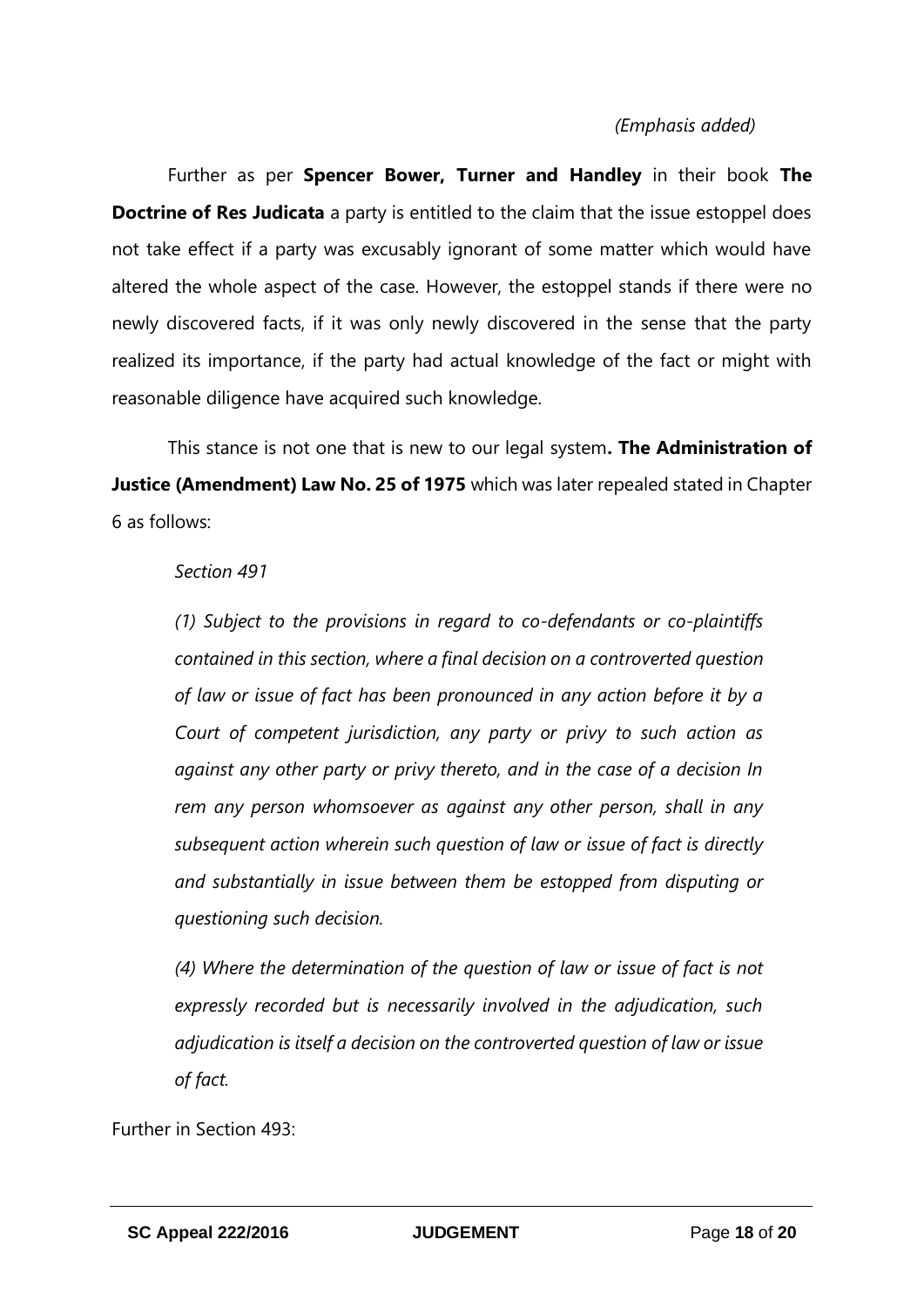*(6) Any matter which might or ought to have been made a ground of defence or attack in the former action shall be deemed to have been a matter in issue in such action, whether in fact made a ground of defence or attack or not.*

Taking all the above principles of law into account, I find that in the instant case the question of law applicable to Baby Nona was a question that should have been raised in the previous case and the 1<sup>st</sup> Appellant is not entitled to claim ignorance as there are no newly discovered facts or circumstances. As such the District Court decision in the case bearing no. 20316P operates as *Res Judicata* in the present case.

In answering the question of law pertaining to the interpretation of the judgement of **Jayasinghe v. Kiribindu (supra)**, I am inclined to agree with the interpretation afforded by the learned District Court Judge, especially in light of the statements by Justice Dheeraratne in the judgment. It is apparent that the question of law raised by the parties in the case of **Jayasinghe v. Kiribindu** was the interpretation of the relevant statute in determining whether the daughter married in Diga could acquire Binna rights. An instance of such a pure question of law where the only dispute is as to the interpretation of law and not of facts or surrounding circumstances, is dissimilar to a situation as that of the instant case, where the applicability of the law itself must be proven with facts disputed by the parties.

#### **Decision**

Upon perusal of all evidence and submission presented to this Court by the parties, I find that the 1<sup>st</sup> Appellant has not provided the court with sufficient evidence to support the claim that the said Hemaratne is a person subject to Kandyan law and thus Baby Nona is only entitled to claim Life Interest over the Property. Further, I find that the learned Additional District Court Judge and the learned High Court Judge have not erred in law in asserting that the judgment in the previous District Court case bearing no. 20316P operates as *Res Judicata* in the instant case.